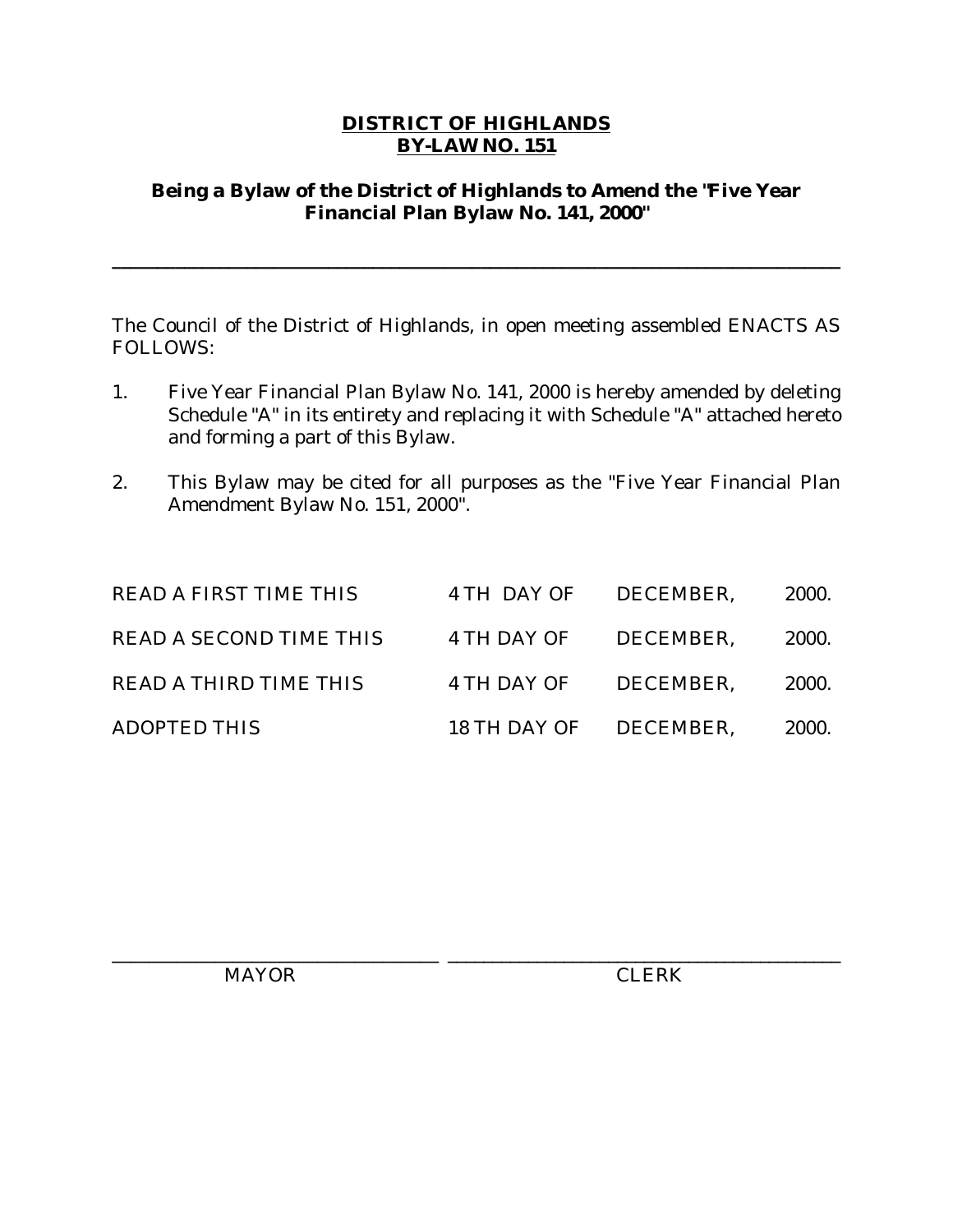|                                          | 2000    | 2001                | 2002                         | 2003    | 2004    |
|------------------------------------------|---------|---------------------|------------------------------|---------|---------|
| <b>REVENUE</b>                           |         |                     |                              |         |         |
| <b>General Municipal</b>                 |         |                     |                              |         |         |
| <b>General Municipal Taxes</b>           |         |                     |                              |         |         |
|                                          | 490,369 | 502,000             | 514,000                      | 526,000 | 538,000 |
| 1% Utility Tax/Grants in Lieu            |         |                     |                              |         |         |
|                                          | 16,812  | 18,000              | 19,000                       | 20,000  | 21,000  |
| Sale of Services & Other Revenue         |         |                     |                              |         |         |
|                                          | 208,607 | 35,000              | 35,000                       | 35,000  | 35,000  |
| <b>Provincial Revenue Sharing Grants</b> |         |                     |                              |         |         |
|                                          | 123,084 | 123,084             | 123,084                      | 123,084 | 123,084 |
| <b>Provincial Highway Grants</b>         |         |                     |                              |         |         |
|                                          | 750,000 | 675,000             |                              |         |         |
| <b>Other Grants</b>                      |         |                     |                              |         |         |
|                                          | 4,200   | 3,000               | 3,000                        | 3,000   | 3,000   |
| From Office Reserve                      |         |                     |                              |         |         |
|                                          | 18,967  |                     |                              |         |         |
| From Park Reserve                        |         |                     |                              |         |         |
|                                          | 251,000 |                     |                              |         |         |
| <b>From Road Reserve</b>                 |         |                     |                              |         |         |
| <b>From General Reserve</b>              |         |                     |                              |         |         |
|                                          | 81,904  |                     |                              |         |         |
| Borrowing for Roads                      |         |                     |                              |         |         |
|                                          | 60,000  | 225,000             | $\qquad \qquad \blacksquare$ |         |         |
| <b>From General Surplus</b>              |         |                     |                              |         |         |
|                                          | 70,043  |                     |                              |         |         |
| <b>TOTAL General Municipal</b>           |         |                     |                              |         |         |
|                                          |         | 2,074,986 1,581,084 | 694,084                      | 707,084 | 720,084 |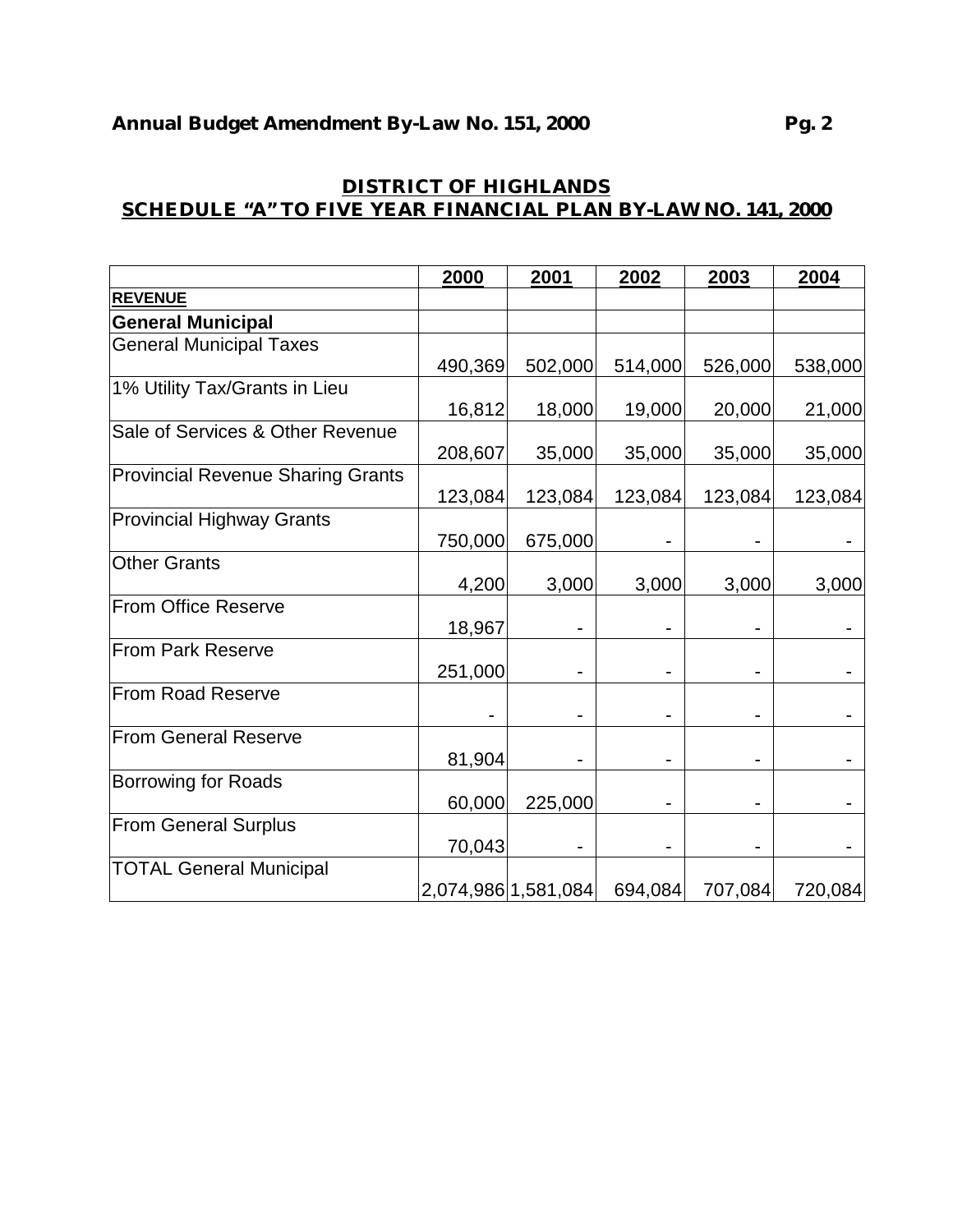| <b>REVENUE</b>                 | 2000    | 2001                | 2002    | 2003    | 2004    |
|--------------------------------|---------|---------------------|---------|---------|---------|
| <b>Fire Department</b>         |         |                     |         |         |         |
| <b>Fire Taxes</b>              |         |                     |         |         |         |
|                                | 162,058 | 167,000             | 172,000 | 177,000 | 182,000 |
| <b>From Fire Reserve</b>       |         |                     |         |         |         |
|                                | 115,415 |                     |         |         |         |
| <b>Borrowing for Fire</b>      |         |                     |         |         |         |
|                                |         |                     |         |         |         |
| <b>From Fire Surplus</b>       |         |                     |         |         |         |
|                                | 12,104  |                     |         |         |         |
| <b>TOTAL Fire Department</b>   |         |                     |         |         |         |
|                                | 289,577 | 167,000             | 172,000 | 177,000 | 182,000 |
|                                |         |                     |         |         |         |
| <b>Total Municipal Revenue</b> |         |                     |         |         |         |
|                                |         | 2,364,563 1,748,084 | 866,084 | 884,084 | 902,084 |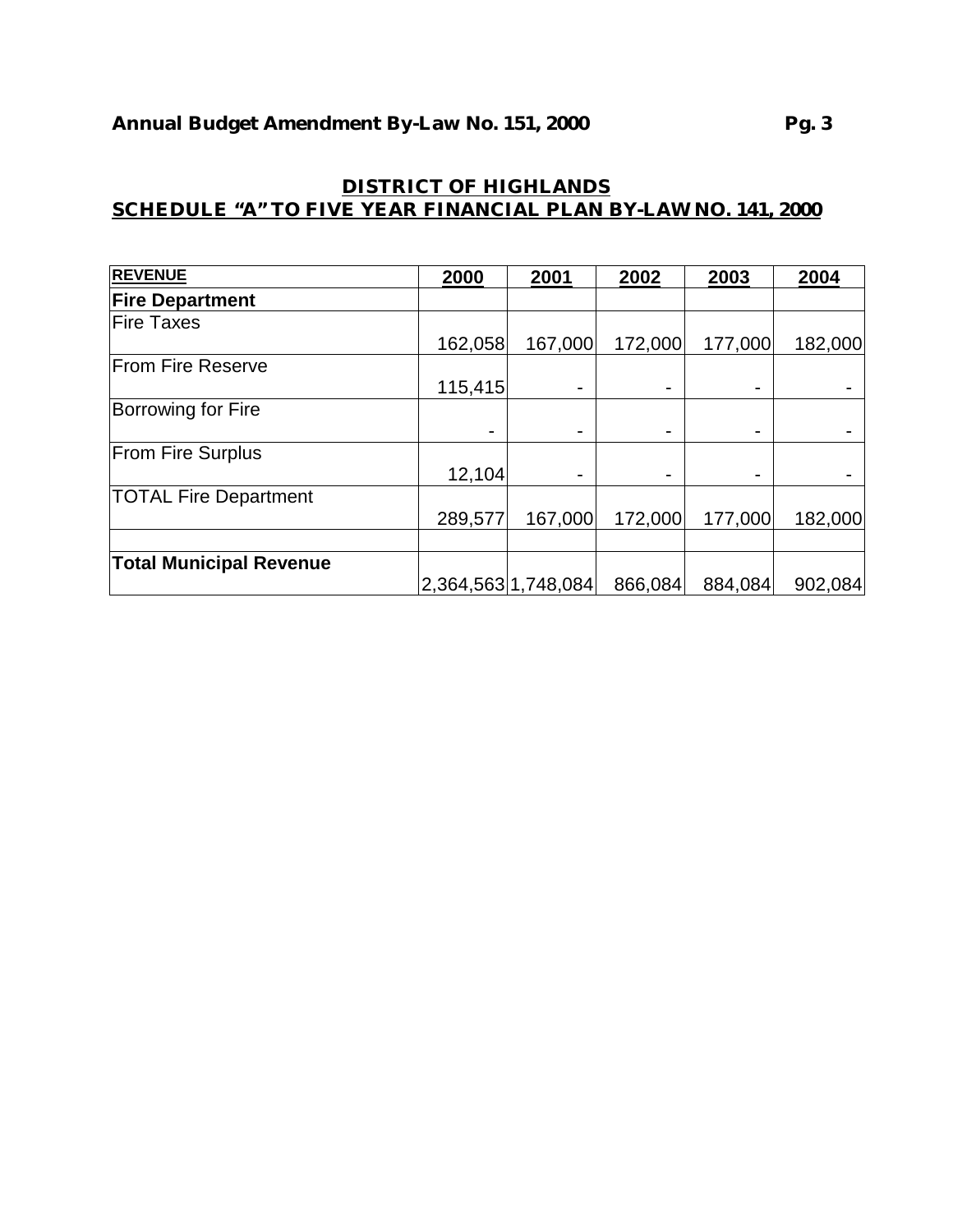| <b>EXPENDITURES</b>                  | 2000    | 2001    | 2002           | 2003    | 2004           |
|--------------------------------------|---------|---------|----------------|---------|----------------|
| <b>General Government Services</b>   |         |         |                |         |                |
| <b>Council Indemnity</b>             |         |         |                |         |                |
|                                      | 27,710  | 27,500  | 27,500         | 27,500  | 27,500         |
| Council                              |         |         |                |         |                |
| Expenses/Newsletter/Election         | 7,285   | 3,750   | 8,750          | 3,750   | 3,750          |
| <b>Staff Salaries &amp; Benefits</b> |         |         |                |         |                |
|                                      | 237,500 | 240,000 | 240,000        | 240,000 | 240,000        |
| <b>Administrative Services</b>       |         |         |                |         |                |
|                                      | 125,092 | 85,000  | 85,000         | 85,000  | 85,000         |
| <b>Financial Services</b>            |         |         |                |         |                |
|                                      | 20,200  | 12,000  | 5,000          | 5,000   | 5,000          |
| <b>Fiscal Services</b>               |         |         |                |         |                |
|                                      | 27,000  |         | $\blacksquare$ |         | $\blacksquare$ |
| <b>Office Building</b>               |         |         |                |         |                |
|                                      | 11,275  | 4,000   | 4,000          | 4,000   | 4,000          |
| Debt Payment - Principal             |         |         |                |         |                |
| Debt Payment - Interest              |         |         |                |         |                |
| Office - Capital                     |         |         |                |         |                |
|                                      | 130,100 | 6,000   | 6,000          | 6,000   | 6,000          |
| <b>TOTAL General Government</b>      |         |         |                |         |                |
|                                      | 586,162 | 378,250 | 376,250        | 371,250 | 371,250        |
|                                      |         |         |                |         |                |
| <b>Protective Services</b>           |         |         |                |         |                |
| <b>Fire</b>                          |         |         |                |         |                |
| Operations                           |         |         |                |         |                |
|                                      | 97,595  | 80,000  | 80,000         | 80,000  | 80,000         |
| Capital                              |         |         |                |         |                |
|                                      | 228,000 | 20,000  | 20,000         | 20,000  | 20,000         |
| Debt Payment - Principal             |         |         |                |         |                |
|                                      | 28,272  | 28,272  | 28,272         | 28,272  | 22,160         |
| Debt Payment - Interest              |         |         |                |         |                |
| <b>To Reserves</b>                   |         |         |                |         |                |
|                                      |         | 38,728  | 43,728         | 48,728  | 59,840         |
| <b>Sub Total Fire</b>                |         |         |                |         |                |
|                                      | 353,867 | 167,000 | 172,000        | 177,000 | 182,000        |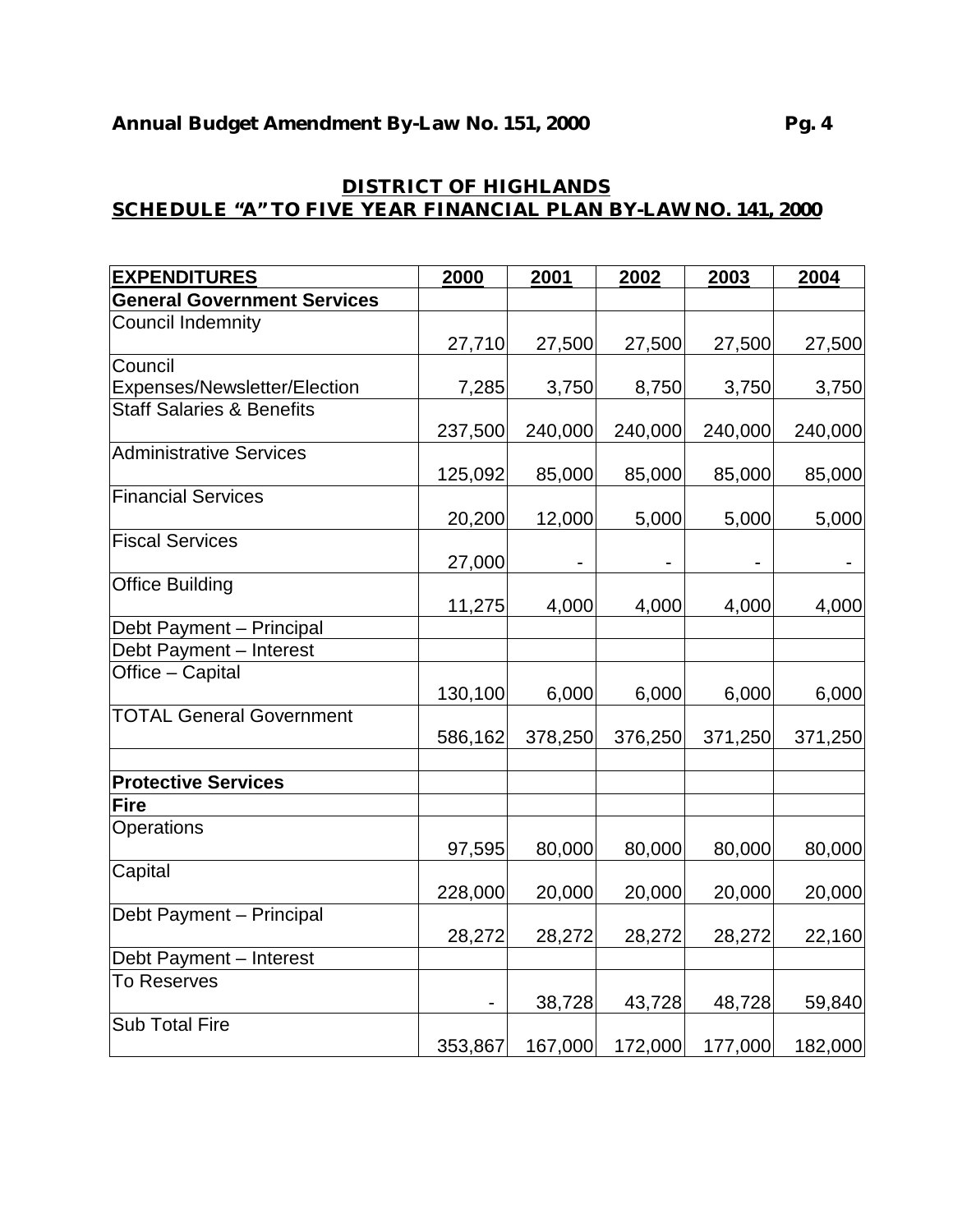| <b>EXPENDITURES</b>               | 2000      | 2001                | 2002    | 2003    | 2004    |
|-----------------------------------|-----------|---------------------|---------|---------|---------|
| <b>Other Protective Services</b>  |           |                     |         |         |         |
| Municipal Emergency Program       |           |                     |         |         |         |
|                                   | 4,000     | 1,500               | 2,000   | 2,000   | 2,000   |
| <b>Animal Control</b>             |           |                     |         |         |         |
|                                   | 6,382     | 6,900               | 7,100   | 7,300   | 7,500   |
| <b>Bylaw Enforcement</b>          |           |                     |         |         |         |
|                                   | 12,500    | 12,000              | 13,000  | 14,000  | 15,000  |
| <b>Sub Total Other Protective</b> |           |                     |         |         |         |
|                                   | 22,882    | 20,400              | 22,100  | 23,300  | 24,500  |
| <b>TOTAL Protective</b>           |           |                     |         |         |         |
|                                   | 353,857   | 187,400             | 194,100 | 200,300 | 206,500 |
|                                   |           |                     |         |         |         |
| <b>Roads</b>                      |           |                     |         |         |         |
| Maintenance                       |           |                     |         |         |         |
|                                   | 92,000    | 107,500             | 107,500 | 107,500 | 107,500 |
| Debt Payment - Principal          |           |                     |         |         |         |
|                                   |           | 13,960              | 24,387  | 24,387  | 24,387  |
| Debt Payment - Interest           |           |                     |         |         |         |
|                                   |           | 21,086              | 36,836  | 36,836  | 36,836  |
| Capital                           |           |                     |         |         |         |
|                                   | 1,000,000 | 960,000             | 60,000  | 60,000  | 60,000  |
| <b>TOTAL Roads</b>                |           |                     |         |         |         |
|                                   |           | 1,092,000 1,102,546 | 228,723 | 228,723 | 228,723 |
|                                   |           |                     |         |         |         |
|                                   |           |                     |         |         |         |
| <b>Environmental Services</b>     |           |                     |         |         |         |
| Environmental/Recycling/Mapping   |           | 5,000               | 5,000   | 5,000   |         |
| <b>TOTAL Environmental</b>        | 11,525    |                     |         |         | 5,000   |
|                                   | 11,525    | 5,000               | 5,000   | 5,000   | 5,000   |